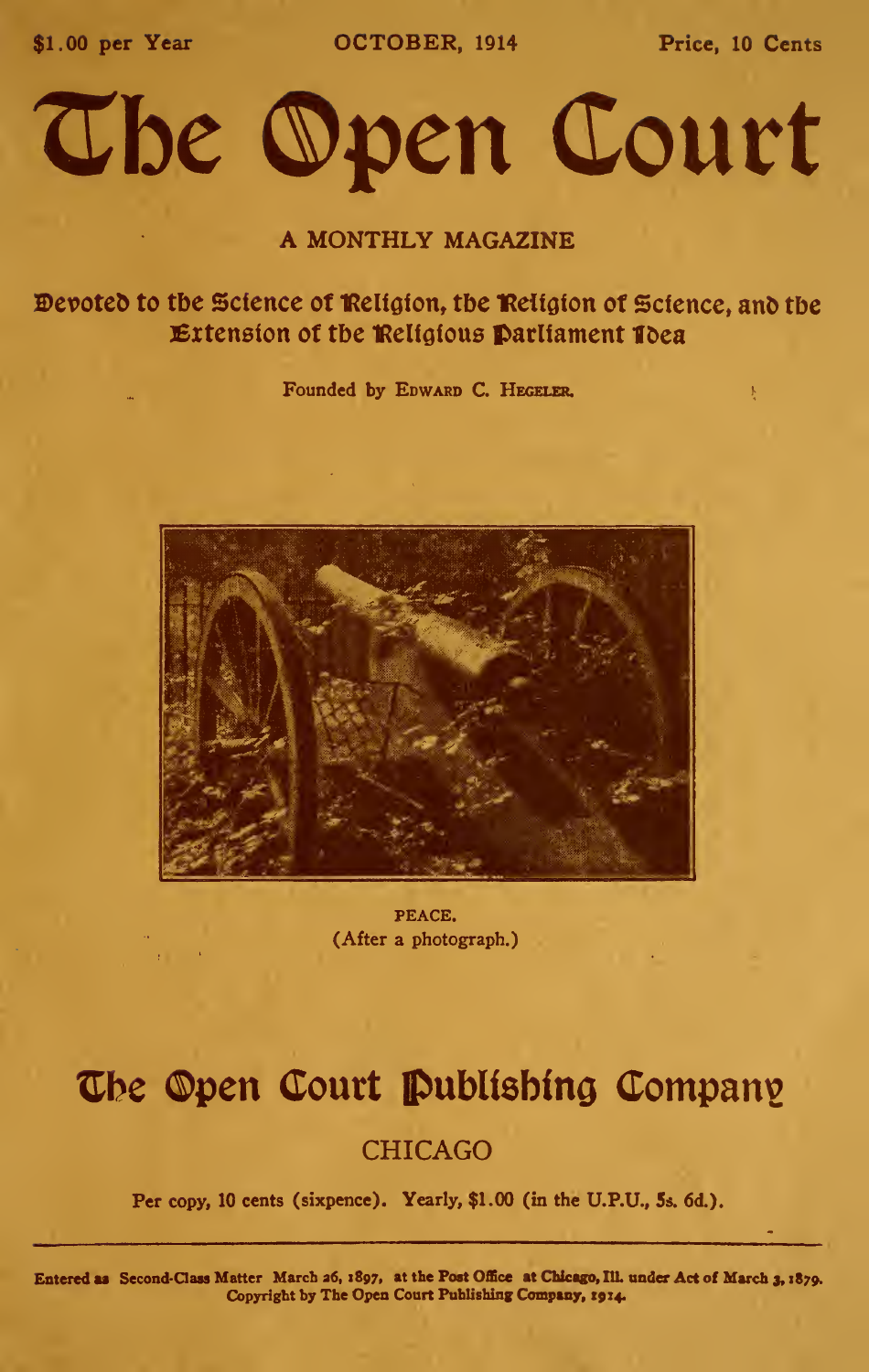Ŷ.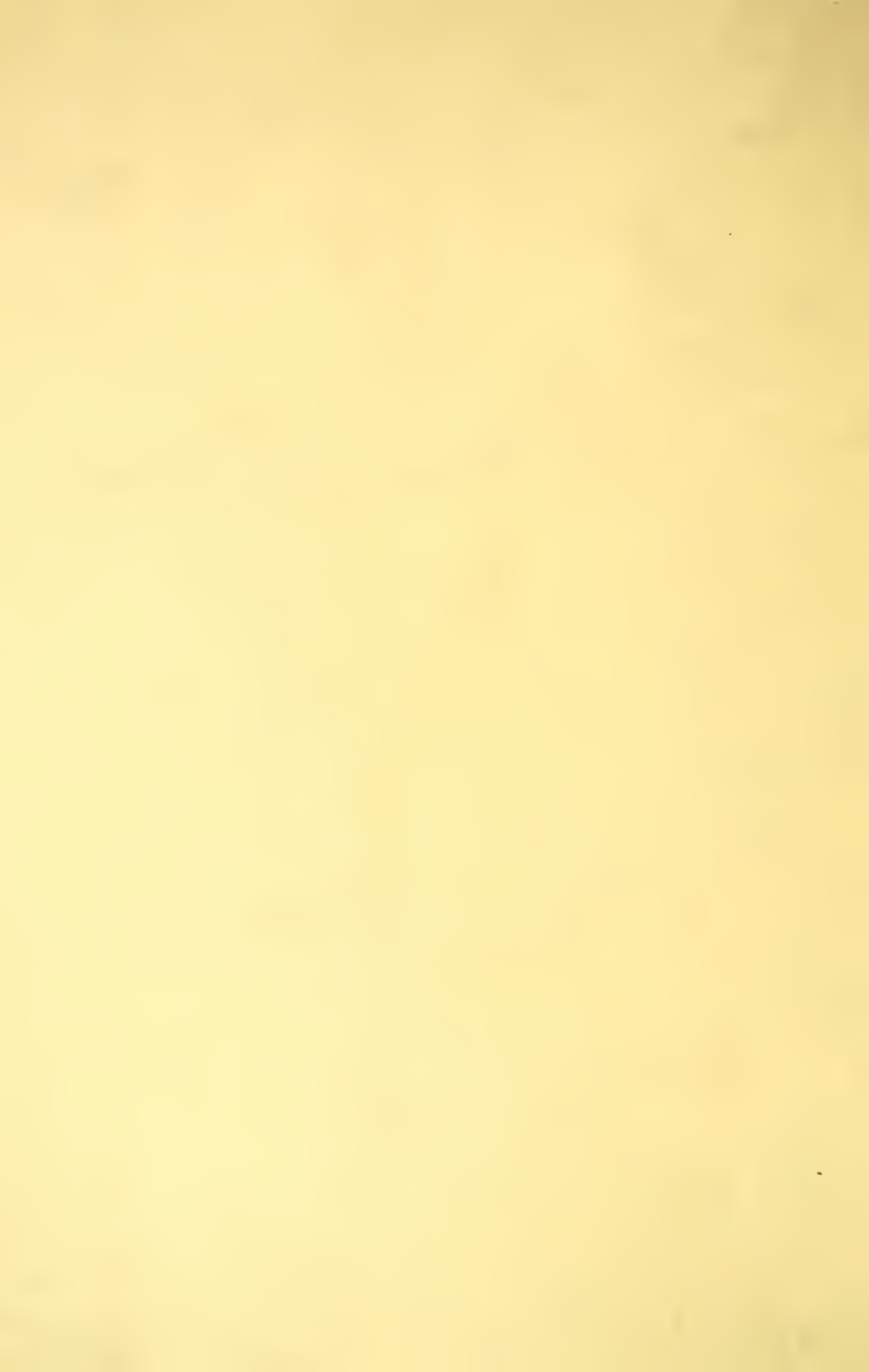\$1.00 per Year

OCTOBER, 1914

Price, 10 Cents



#### A MONTHLY MAGAZINE

#### Devoted to the Science of Religion, the Religion of Science, and the Extension of the Religious Darliament Toea

Founded by EDWARD C. HEGELER.



PEACE. (After a photograph.)

## The Open Court Publishing Company

#### **CHICAGO**

Per copy, 10 cents (sixpence). Yearly, \$1.00 (in the U.P.U., 5s. 6d.).

Entered as Second-Class Matter March 26, 1897, at the Post Office at Chicago, Ill. under Act of March 3, 1870. Copyright by The Open Court Publishing Company, 1914.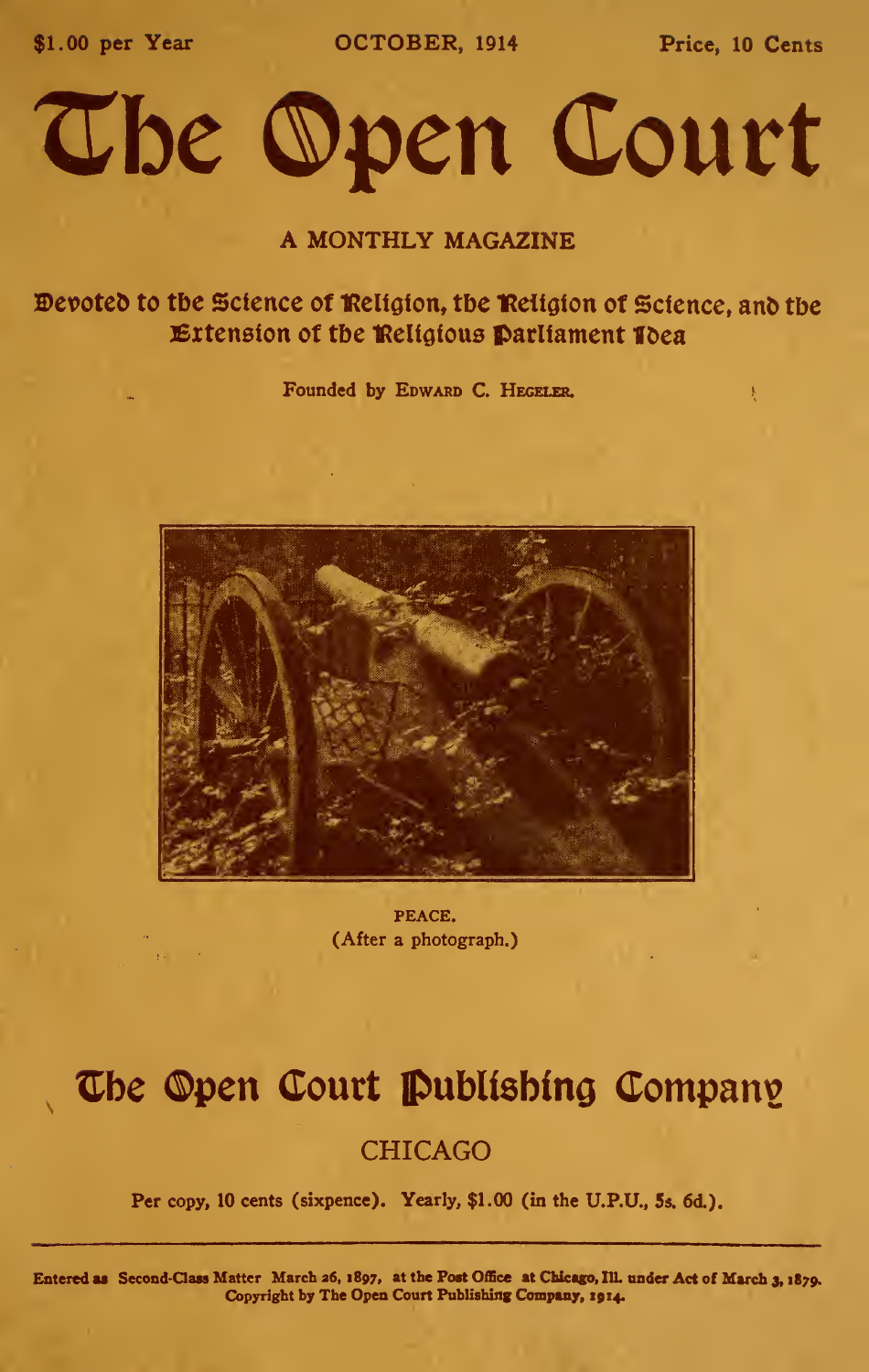**PAGE** 

#### CONTENTS:

| <i>Frontispiece.</i> Mirage.                                 |     |
|--------------------------------------------------------------|-----|
| England and Germany. Reprinted from The Saturday Review  577 |     |
| England's Blood-Guilt in the World War. ERNST HAECKEL  580   |     |
|                                                              |     |
| The European War (With Illustrations). PAUL CARUS.           |     |
|                                                              | 596 |
|                                                              |     |
|                                                              |     |
|                                                              |     |
|                                                              |     |
|                                                              |     |
|                                                              |     |
|                                                              |     |
|                                                              |     |
|                                                              |     |
|                                                              |     |
|                                                              |     |
|                                                              |     |
|                                                              | 648 |
|                                                              |     |

# Just Published-Holiday Edition

Truth and Other Poems: By Paul Carus. Cloth, white and gold, pp. 64. Price \$1.00.

A group of brief philosophical problems in blank verse on the themes "Truth," 'Time," "Love" and "Death," and also a longer poem "De Rerum Natura," divided into three parts: (1) The Problem; (2) The Soul; (3) The All. The last poem, "Death," contains these lines:

> "Traditions of parental past are we, Handing the gain of our expanding souls Down to succeeding ages which we build. The lives of predecessors live in us And we continue in the race to come. Thus in the Eleusinian Mysteries A burning torch was passed from hand to hand, And every hand was needed in the chain . To keep the holy flame aglow—the symbol Of spirit-life, of higher aspirations."

## The Open Court Publishing Company Chicago - - London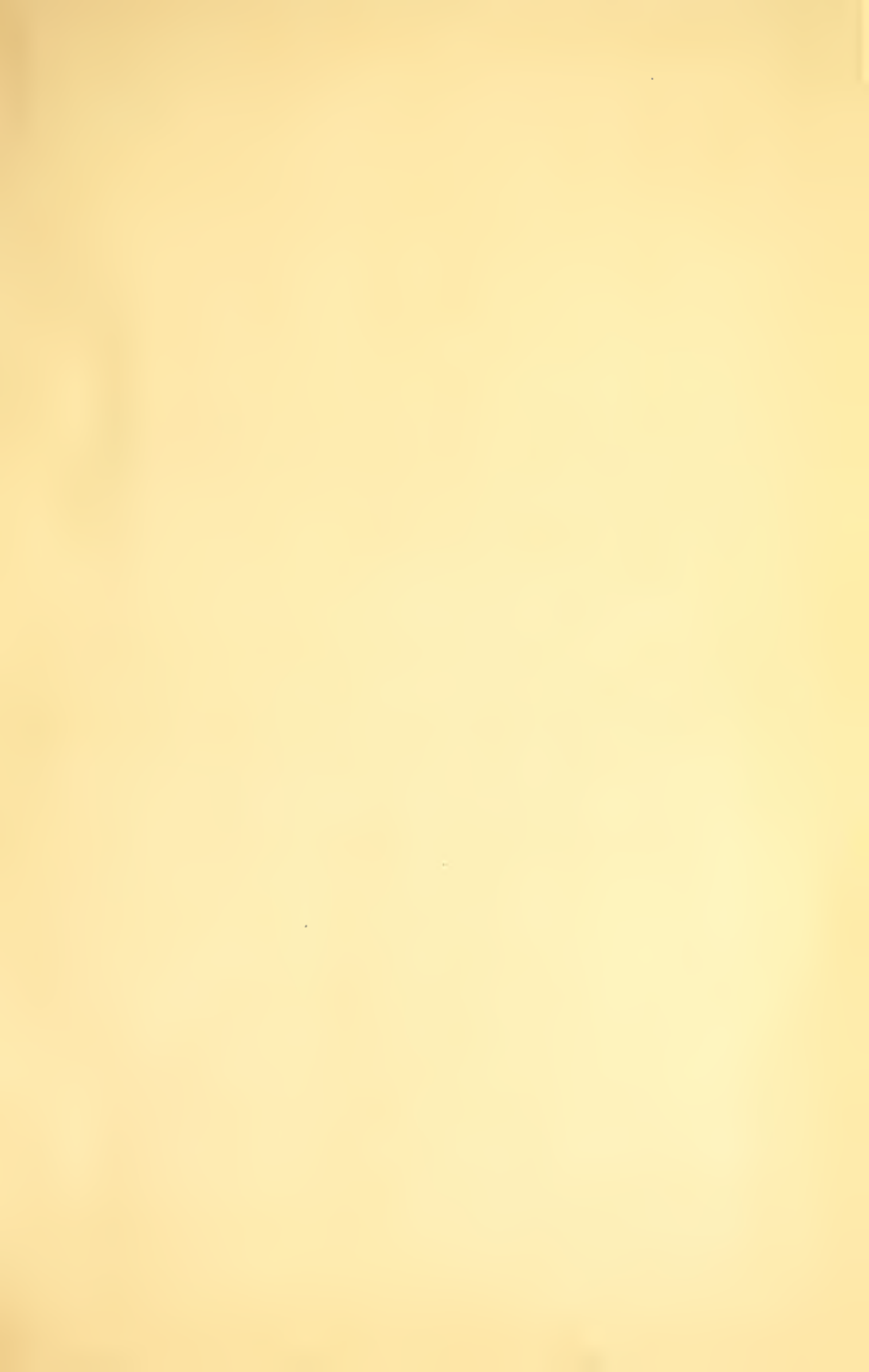

#### THE MIRAGE.

Peace on Earth is a beautiful vision which noble dreamers of mankind behold above the clouds.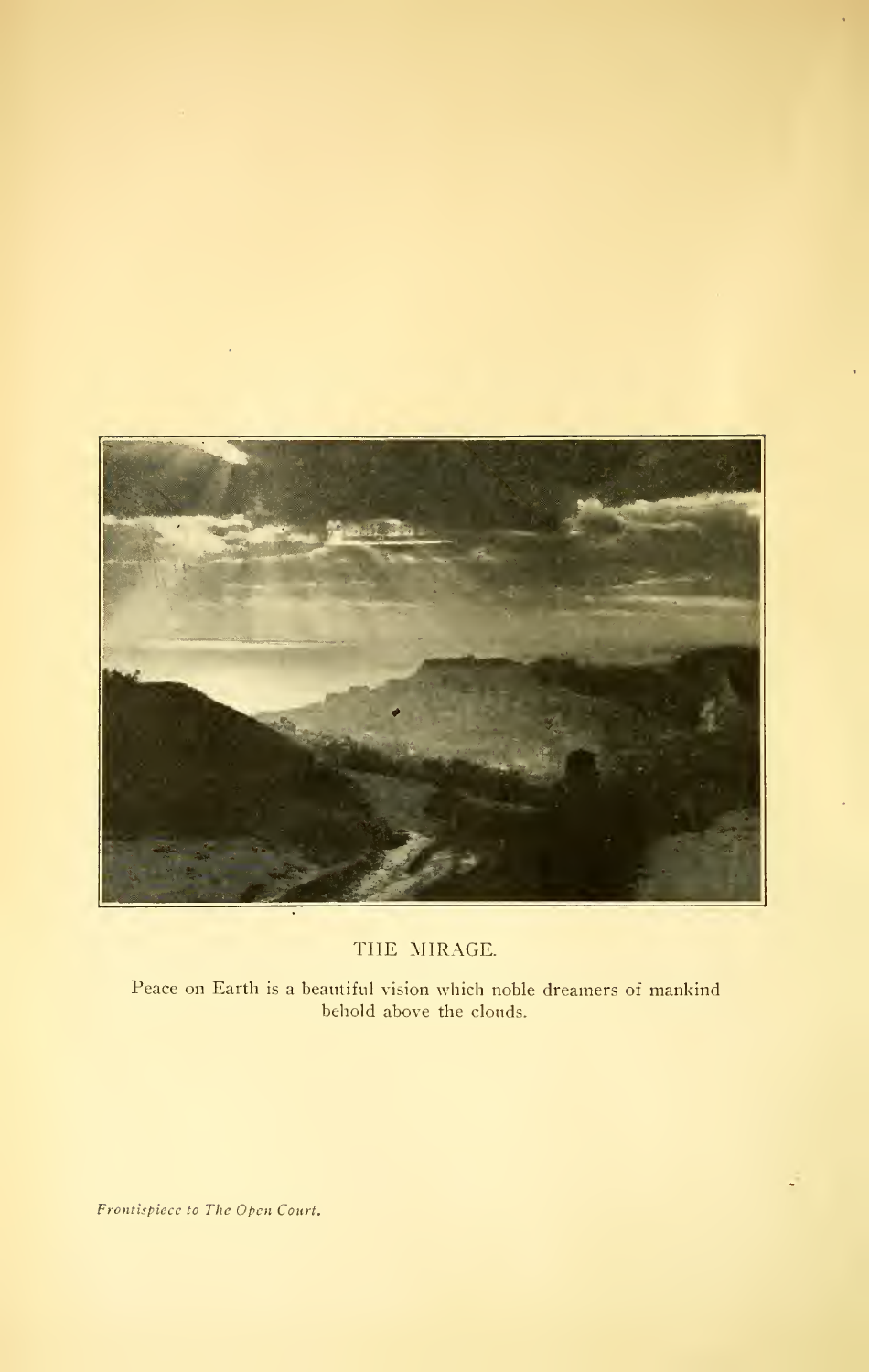# THE OPEN COURT

#### A MONTHLY MAGAZINE

Devoted to the Science of Religion, the Religion of Science, and the Extension of the Religious Parliament Idea.

| VOL. XXVIII. (No. 10)/                                |  | OCTOBER, 1914 | NO. 701 |  |  |
|-------------------------------------------------------|--|---------------|---------|--|--|
| Copyright by The Open Court Publishing Company, 1914. |  |               |         |  |  |

### ENGLAND AND GERMANY.

(Reprinted from The Saturday Review, London, September 11, 1897.)

THE OLD WISE MAN of Europe has spoken. And there should fall on England the silence of reflection and preparation. "The chief topic of conversation between the Emperor and the Tsar," said Prince Bismarck, as quoted by the Times, "must have turned on the subject of England." The old statesman has watched the growth of the grafts they planted on the Prussian stock, and knows that the principalities and provinces of the German Empire are united into <sup>a</sup> vigorous and organic whole. He knows that Russia, shapeless and vast, an incompressible but docile fluid, may be quietly held off the flanks of Germany, to creep slowly and irrepressibly through the Balkans to the sea. There, in a corner remote from German interests, it may meet the enemies of Germany with explosive violence. And France? Does he not remember how, when the difficulty France appeared to have in accepting the *fait* accompli of the integrality of the German Empire inspired in him a "prudent mistrust," he said to Ferry: "Seek some compensation. Found colonies. Take outside of Europe whatever you like ; you can have it. And Ferry, without my ever having sought to create for him the slightest embarrassment—quite the contrary—obtained Tunis," and, he might have added. Tonkin? France busy with her Tunis and her Tonkin, Russia quietly pushed to the east and the south, and there was left for Germany the simple task of sitting peacefully on her bulging coffers, while her merchants captured the trade of England and her diplomatist guided the diplomatists of England into perpetual bickerings with other countries.

Prince Bismarck has long recognized what at length the people of England are beginning to understand—that in Europe there are two great, irreconcilable, opposing forces, two great nations who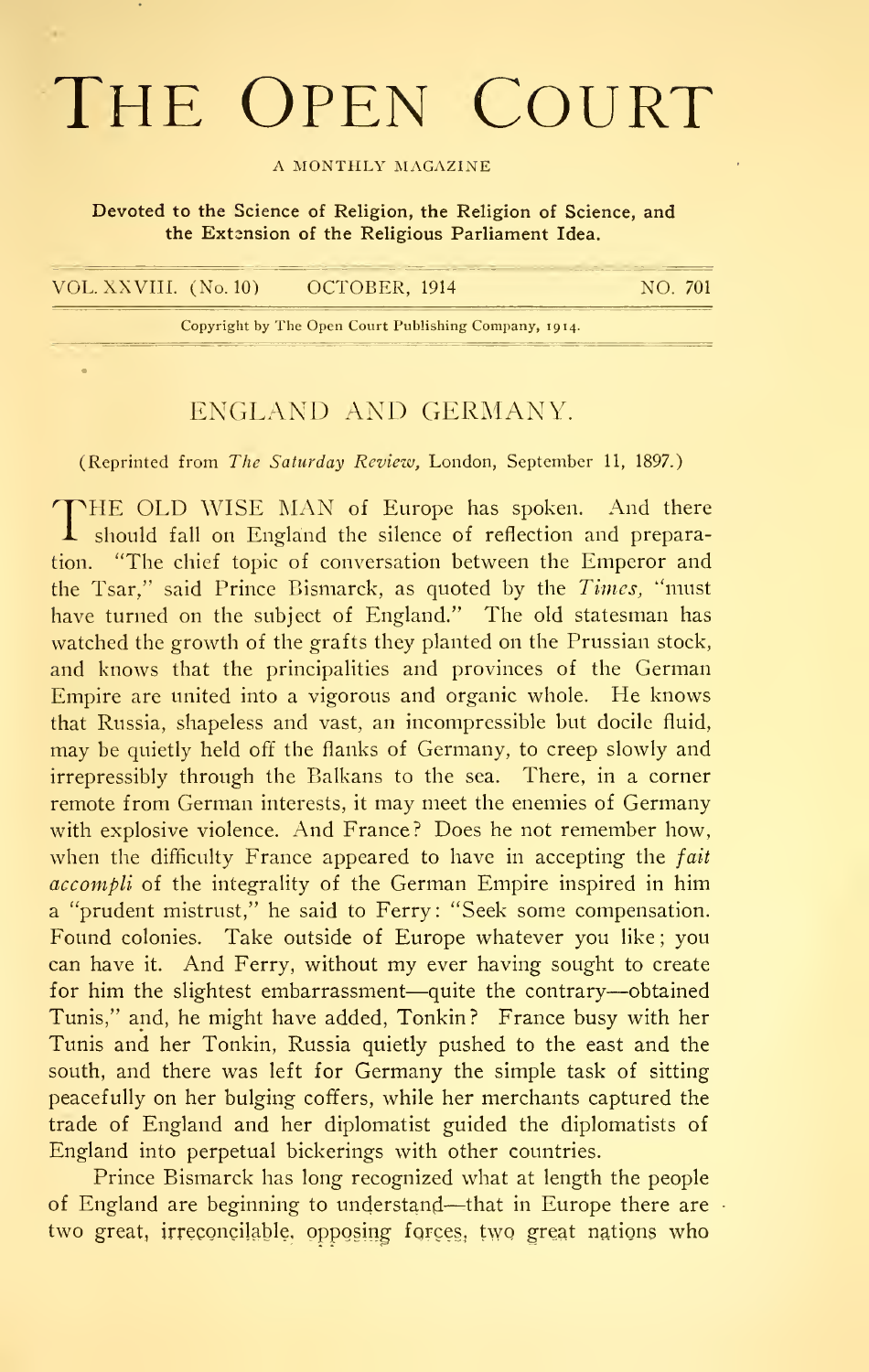would make the whole world their province, and who would levy from it the tribute of commerce. England, with her long history of successful aggression, with her marvelous conviction that in pursuing her own interests she is spreading light among nations dwelling in darkness, and Germany, bone of the same bone, blood, of the same blood, with a lesser will-force, but, perhaps with a keener intelligence, compete in every corner of the globe. In the Transvaal, at the Cape, in Central Africa, in India and the East, in the islands of the Southern Sea, and the far north-west, wherever (and where has it not?) the flag has followed the Bible and trade has followed the flag, there the German bagman is struggling with the English pedler. Is there a mine to exploit, a railway to build, a native to convert from bread-fruit to tinned meat, from tem perance to trade gin, the German and the Englishman are struggling to be first. A million petty disputes build up the greatest cause of war the world has ever seen. If Germany were extinguished tomorrow, the day after to-morrow there is not an Englishman in the world who would not be the richer. Nations have fought for years over a city or a right of succession ; must they not fight for two hundred million pounds of commerce?

There is something pathetic in the fashion in which the aged statesman sees at once the swift approach of the catastrophe he was the first to anticipate, and the crumbling away of the preparations he had made against its event. Take first the approach of the event. Ten years ago, except to the Prince himself, and perhaps to one or two watchful Englishmen, the idea of a war between the two great Protestant Powers, so alike in temperament and genius, would have seemed impossible. Three years ago, [in 1894] when the Saturday Reviezv began to write against the traditional pro- German policy of England, its point of view made it isolated among leading organs of opinion. When, in February 1896, one of our writers, discussing the European situation, declared Germany the first and immediate enemy of England, the opinion passed as an in dividual eccentricity. A month later the German flag was hissed at a London music-hall, and when on a Saturday night in April an evening paper sent out its newsboys crying "War with Germany!" the traffic of Edgeware Road stopped to shout. The outrageous follies of William the Witless, the German schemes in the Transvaal, the German breaches of international law in Central Africa, what Bismarck calls the "undue nagging of the English" in all diplomatic relations, the notorious set of German policy in the council of Ambassadors at Constantinople, and above all, the fashion